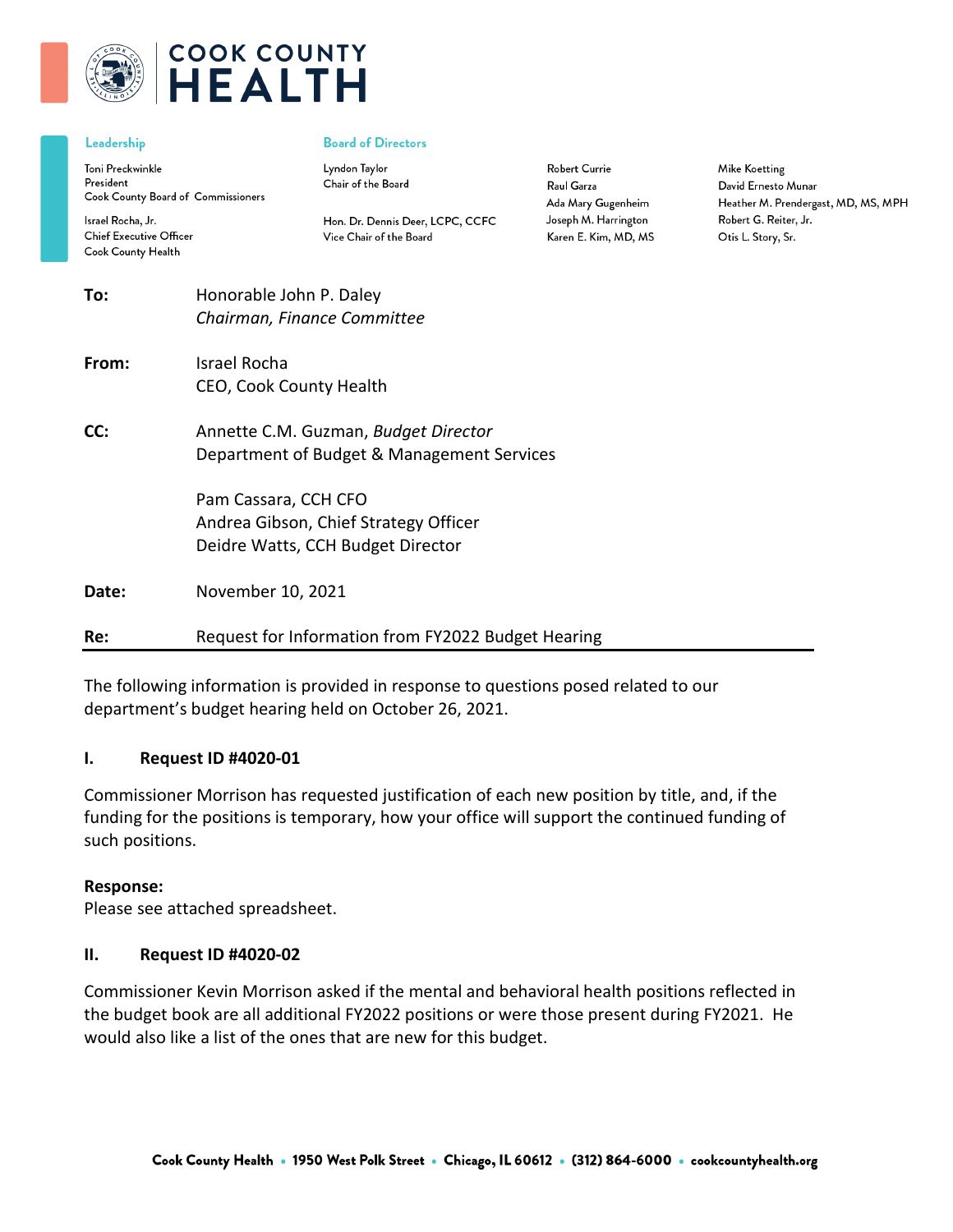**Most of the 201 mental and behavorial positions in the FY22 budget were also included in FY2021 Budget. Note, there are 48 vacancies currently in the FY21 budget that also exist in the FY2022 budget. See below for listing of the new positions for FY2022 and note that CCH is working to identify three positions to convert to positions to support the community health centers. Also, we have added additional social work and case management positions to support care coordination. CCH also did prioritize ARPA requests for behavioral health but that review process is still underway.** 

| Office # | Program# | <b>Job Code</b>                   |
|----------|----------|-----------------------------------|
| E4240    | Pgm16125 | 0293-Administrative Analyst III   |
| E4240    | Pgm16125 | 1610-Mental Health Specialist III |
| E4240    | Pgm16125 | 1610-Mental Health Specialist III |
| E4893    | Pgm10755 | 5572-Project Coordinator          |

### **III. Request ID #4020-03**

Commissioners Kevin Morrison and Miller asked for a list of the Mental health and Behavioral health positions by CCH location.

### **Response:**

| Psych, Mental and Behavorial Positions by Office and Program |              |  |  |
|--------------------------------------------------------------|--------------|--|--|
| <b>E4240 Cermak Health Services</b>                          | 110          |  |  |
| Pgm16125                                                     | 110          |  |  |
| 0293-Administrative Analyst III                              | 1            |  |  |
| 1526-Medical Social Worker V                                 | 6            |  |  |
| 1610-Mental Health Specialist III                            | 70           |  |  |
| 1815-Consultant Physician                                    | $\Omega$     |  |  |
| 1816-Physician Assistant I                                   | 6            |  |  |
| 2057-Activities Therapist II                                 | 4            |  |  |
| 5385-Mental Health Director-Cermak                           | $\mathbf{1}$ |  |  |
| 5428-Att Phys-Correctional Psych                             | 11           |  |  |
| 5429-Division Chief of Corr Psych                            | 1            |  |  |
| 5431-Correctional Psychologist                               | 9            |  |  |
| 5432-Chief Correctional Psych                                | 1            |  |  |
| <b>E4241 Juvenile Temporary Detention Center</b>             | 30.8         |  |  |
| Pgm10755                                                     | 30.8         |  |  |
| 0293-Administrative Analyst III                              | 1            |  |  |
| 1610-Mental Health Specialist III                            | 11           |  |  |
| 1815-Consultant Physician                                    | 0            |  |  |
| 7429-Juvenile Justice Behavioral Health Director             | 1            |  |  |
| 7433-Chief Psychologist, JTDC                                | 1            |  |  |
| 7434-Psychiatric Social Worker, JTDC                         | 2            |  |  |
| 7435-Psychologist, JTDC                                      | 4            |  |  |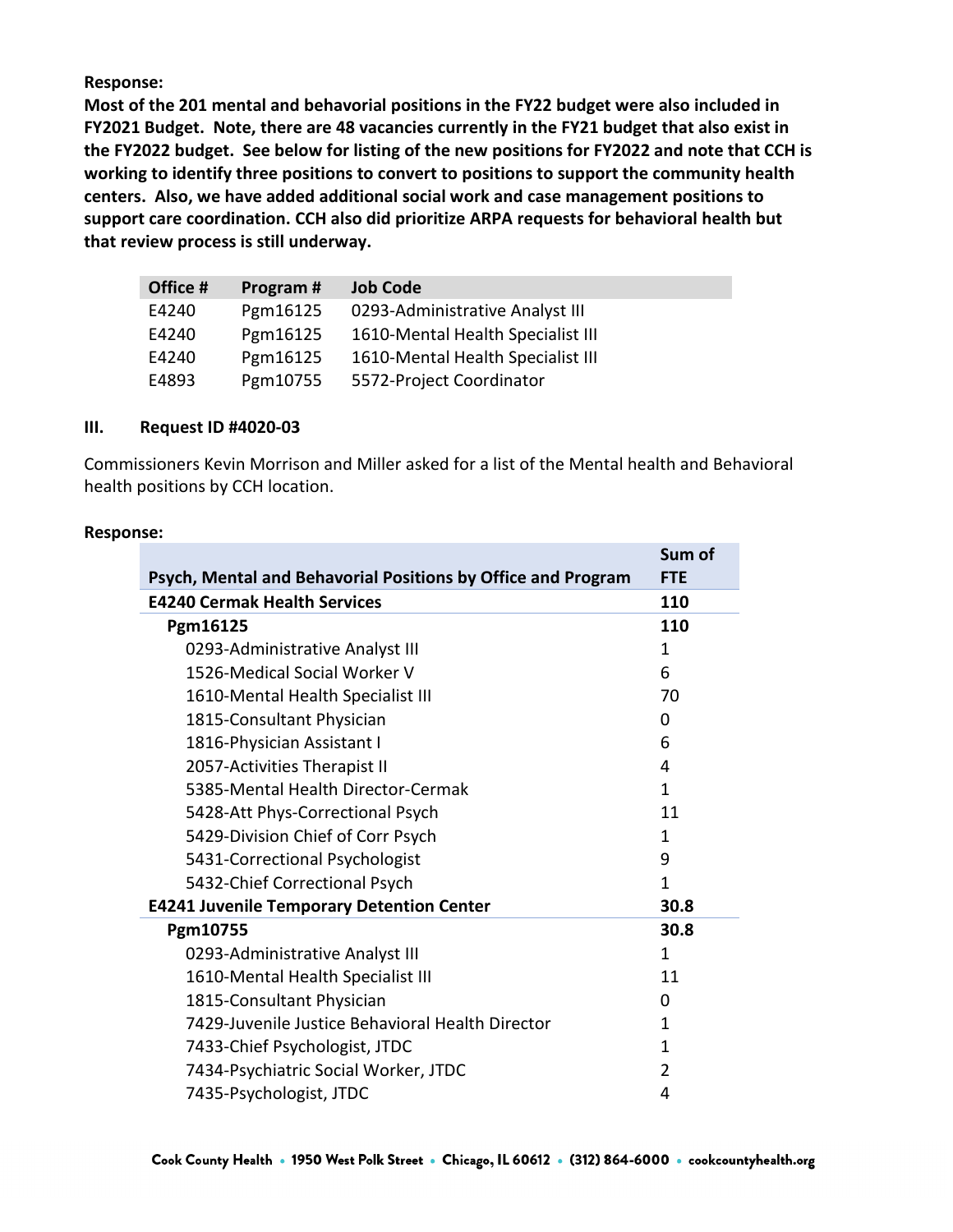| 7436-Psychiatrist, JTDC                                    | 0.8            |
|------------------------------------------------------------|----------------|
| 7449-PostDoc Fellow                                        | $\overline{2}$ |
| 7914-Community Health Worker, Juvenile Justice             | $\overline{2}$ |
| 7918-Mgr of Juv Justice Care Coord                         | $\mathbf{1}$   |
| 7922-Comm Bsd Soc Wrkr Care Coord, Juv Just                | 4              |
| 9106-Director of Juvenile Justice Behavorial Hlth Training |                |
| Prog                                                       | 1              |
| <b>E4893 Ambulatory Health Network</b>                     | 20             |
| Pgm10755                                                   | 20             |
| 0293-Administrative Analyst III                            | 1              |
| 0907-Clerk V                                               | 4              |
| 1941-Clinical Nurse I                                      | 2              |
| 5296-Medical Assistant                                     | $\overline{2}$ |
| 5572-Project Coordinator                                   | 1              |
| 5925-Psychologist-Ambulatory                               | 1              |
| 6651-Ambulatory Clinic Manager                             | 1              |
| 6738-Psychiatric Social Worker                             | 1              |
| 7648-Psychiatric Social Worker, Outpatient                 | 1              |
| 7919-Psychiatric Adv Prac Registered Nurse                 | 5              |
| 8115-Executive Director of Behavioral Health Services      | $\mathbf{1}$   |
| <b>E4897 Stroger Hospital/Provident Hospital</b>           | 41             |
| Pgm18280                                                   | 5              |
| 1687-Assistant Administrator                               | 1              |
| 5725-Psychologist-Stroger                                  | 1              |
| 6203-Ch of the Dept of Psychiatry                          | 1              |
| 6206-Ch of the Div of Psychiatry ER                        | $\mathbf{1}$   |
| 6549-Attending Physician IX-SC                             | $\mathbf{1}$   |
| Pgm18300                                                   | 2              |
| 0050-Administrative Assistant IV                           | 1              |
| 3990-APN-Nurse Practitioner                                | $\mathbf{1}$   |
| Pgm18305                                                   | 29             |
| 1943-Nurse Clinician                                       | $\mathbf{1}$   |
| 3990-APN-Nurse Practitioner                                | 1              |
| 5725-Psychologist-Stroger                                  | 6              |
| 6204-Ch of the Div of Cons Liasion                         | $\mathbf{1}$   |
| 6207-Ch of the Div of Ad Outpt Psyc                        | $\mathbf{1}$   |
| 6544-Attending Physician VI-SC                             | $\mathbf{1}$   |
| 6546-Attending Physician VII-SC                            | 3              |
| 6557-Attending Physician Sr V-SC                           | $\mathbf{1}$   |
| 6738-Psychiatric Social Worker                             | 9              |
| 6749-Neuropsychologist                                     | $\mathbf{1}$   |
| 7919-Psychiatric Adv Prac Registered Nurse                 | 3              |
| 9083-Chief Psychologist                                    | $\mathbf{1}$   |
| Pgm18310                                                   | 5              |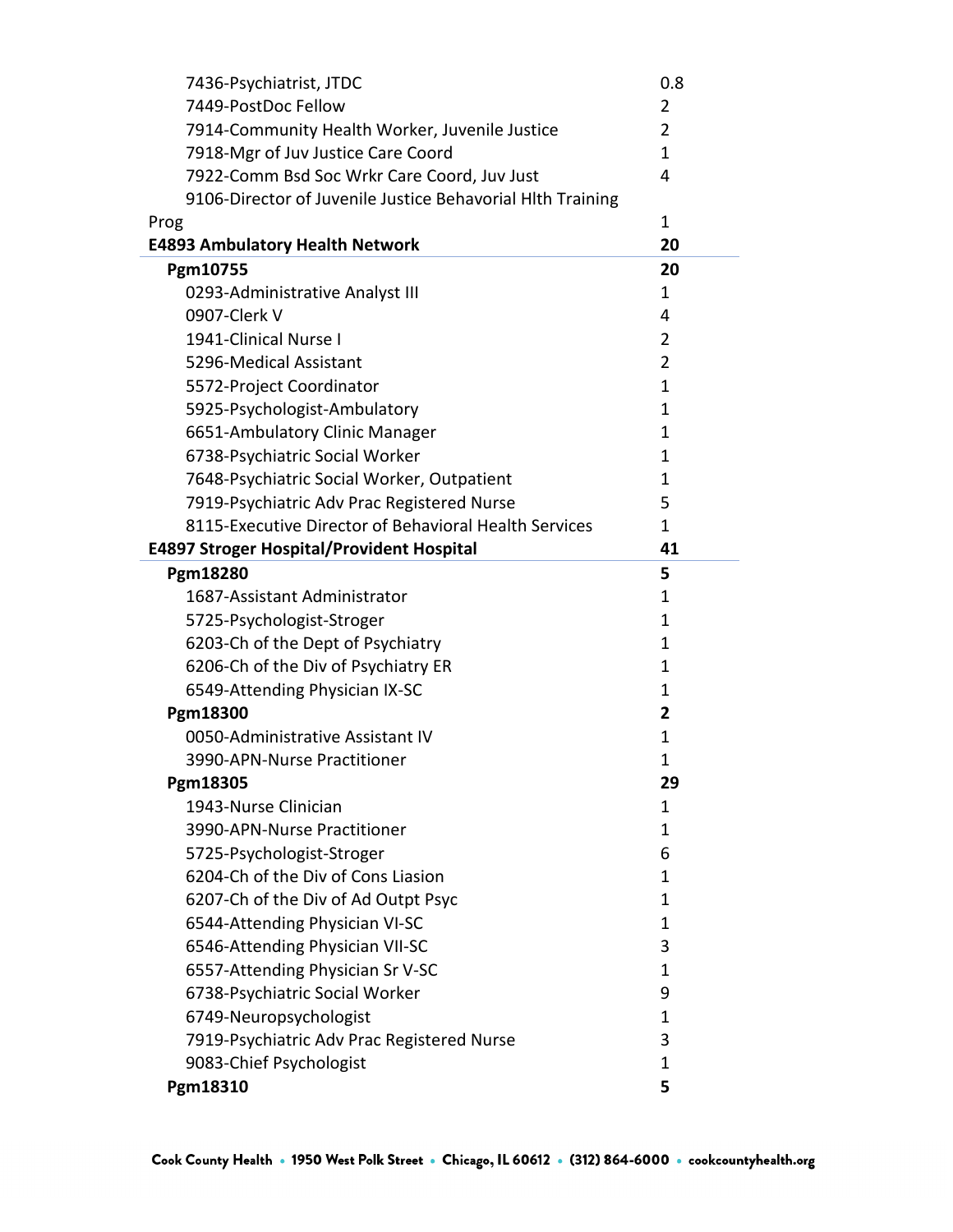| <b>Grand Total</b>                | 201.8 |
|-----------------------------------|-------|
| 6552-Medical Div Chair VIII-SC    |       |
| 5725-Psychologist-Stroger         |       |
| 1652-Attending Physician Senior 6 |       |
|                                   |       |

### **IV. Request ID #4020-04**

Commissioner Miller asked for detail on the Assisted Outpatient Treatment (AOT) grant (mentioned on page F-9 of Volume II of the Budget Book), including a list of what it funds, the effectiveness of their outreach, and what they've been able to accomplish with that grant.

### **Response:**

**CCH has confirmed that this grant did end, and it was an error that the narrative in this part of the budget document indicated that the grant was continuing.**

### **V. Request ID #4020-05**

Commissioner Miller asked for details regarding the Cermak patients served, the percentage that are non-violent offenders, and a geographic breakdown of where they are by zip code and municipality.

### **Response:**

**CCH will defer to the Sheriff's office on the percentage of violent/non-violent offenders due to not having visibility into the basis for being in jail. Please see attached maps that show where the detainees are from in the County, both overall and those with an identified mental health issue.**

# **VI. Request ID #4020-06**

Commissioner Miller asked for a list of the clinics that currently have breast and cervical screenings. Israel Rocha indicated CCH would provide a list of all clinics and what services are at each one.

### **Response:**

**Please see attached table that shows services by health center.**

### **VII. Request ID #4020-07**

Commissioner Miller asked about the racial inclusivity by the Lown Institute hospital index, is it used for patients, staff, or both?

### **Response:**

**The Lown Institute gauges racial inclusivity based on information about employment and pay, as well as patient services and outcomes. The methodology that is the basis for the rankings is outlined in the following link** <https://www.lownhospitalsindex.org/inclusivity>**.**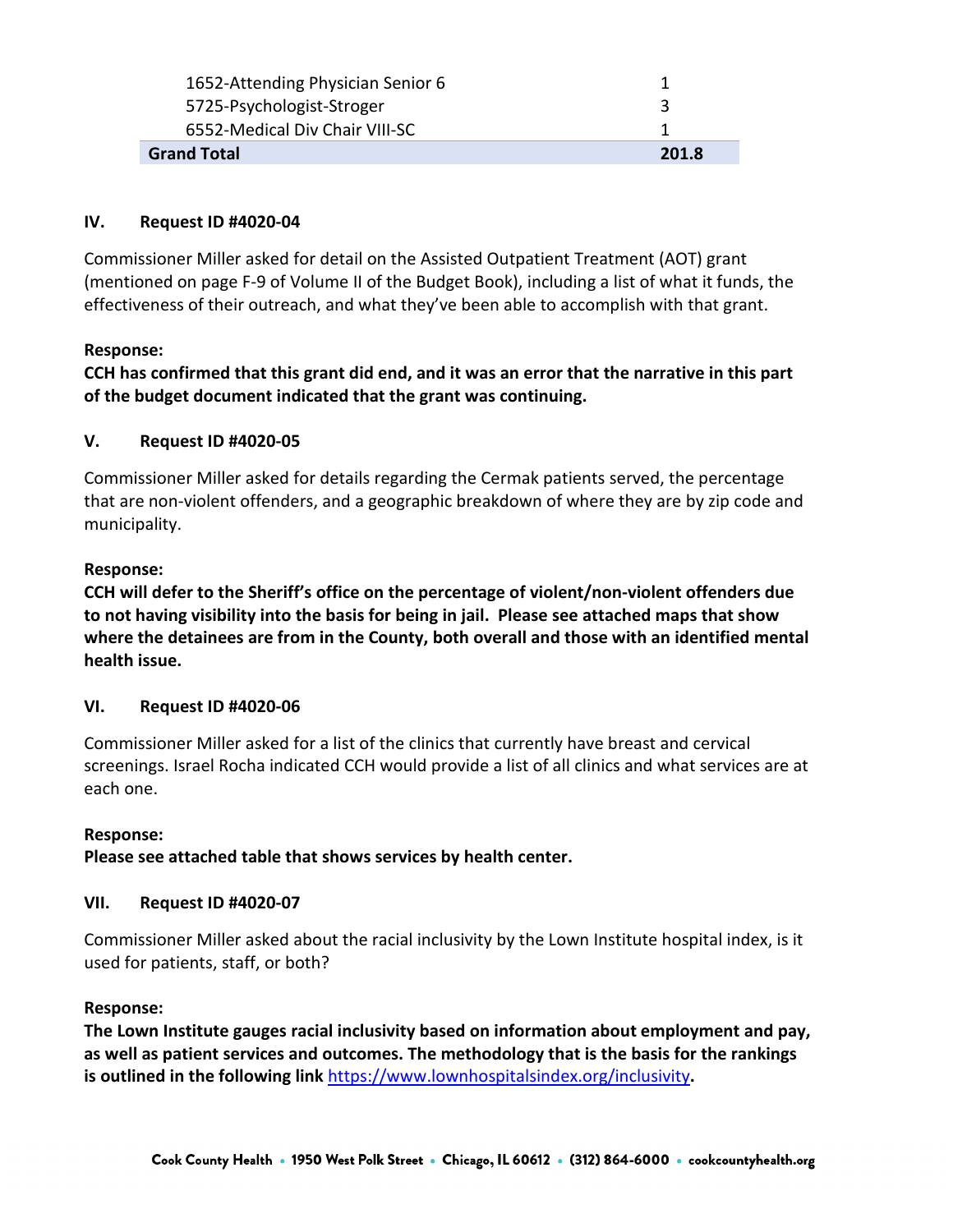### **VIII. Request ID #4020-08**

Commissioner Degnen asked for information on why there is such a sharp increase in primary and specialty care visits to the CORE center.

### **Response:**

**CORE confirmed that the numbers that was provided for primary care includes more than just primary care visits.** They included COVID visits, labs, and pharmacy visits rather than just primary care visits, making it look like the numbers were increasing more. The projections for FY21 should be:

- **Primary 12,800 FY21 15,050 FY22**
- Specialty 9,673 FY21 8,763 FY22

### **IX. Request ID #4020-09**

Commissioners Silvestri and Miller asked for a list of the schools that CCDPH is in contact with regarding the pediatric vaccine procedure/checklist.

### **Response:**

**Please see attached listing.** 

### **X. Request ID #4020-10**

Commissioner Miller provided an additional list of questions below:

#### **F-10**

Question: Health System Administration establishes \$10M dollars investment fund contingent on excess revenue generation. *What will the investment fund be used for?* 

#### **Response:**

**The investment fund will be administered by the Chief Strategy Officer. Funding will be contingent on generating excess revenue from our patient service fees (insurance). If CCH generates beyond the amount budgeted, CCH will have the ability to evaluate the expansion of service lines based on analysis of return on investment calculations.**

#### Question:

FTE Positions shows 386 for FY22, but on page F-4 Summary of Positions 368. *Is this an error or if not,can the discrepancy be explained?* 

#### **Response:**

**This is not an error. The 386 includes 18 FTEs for Lead Special Purpose Funds positions. The 368 is the number without the Lead Fund.**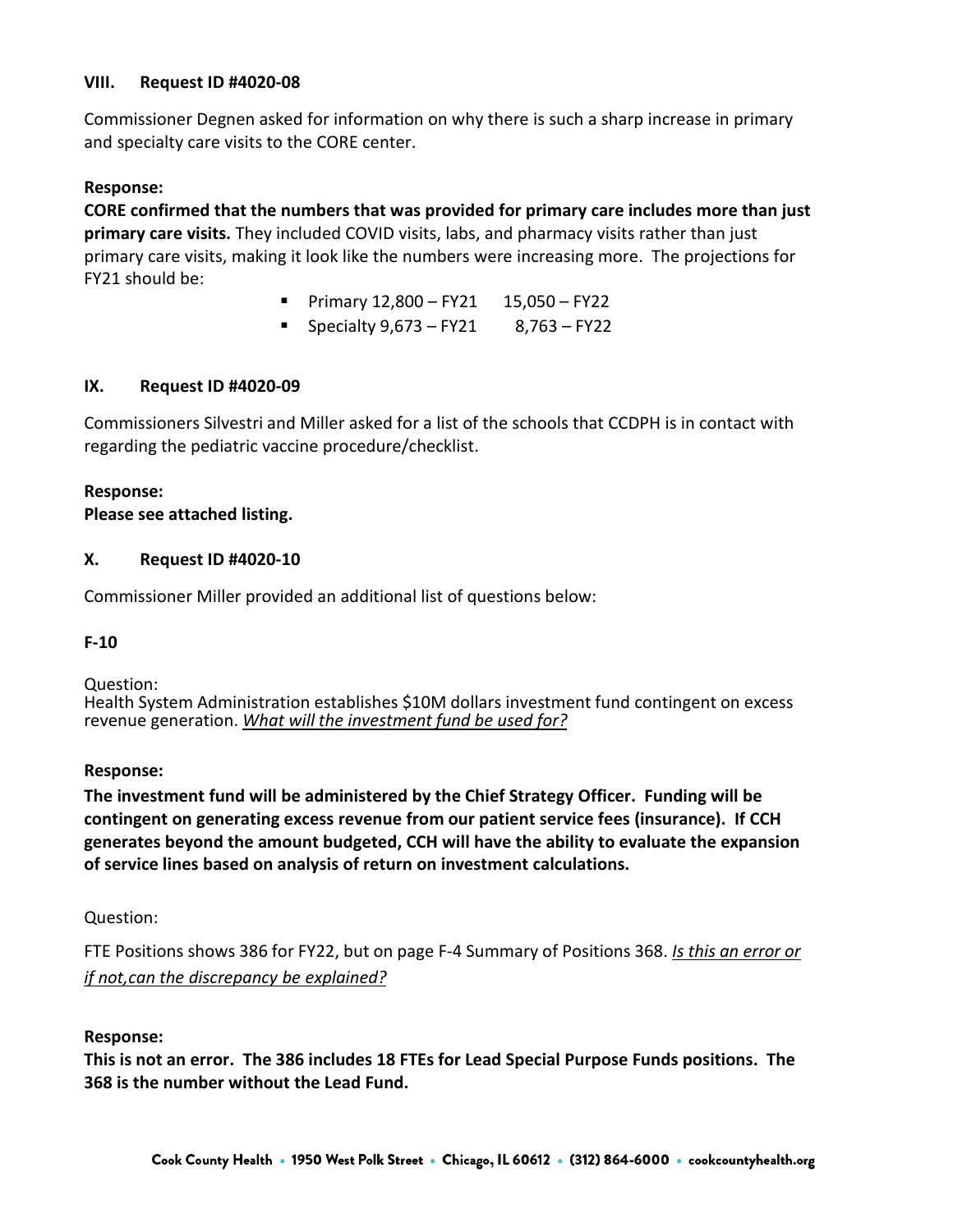### **F-11. Program Descriptions**

Question:

18445-Quality Assurance – Description says: Responsible for the systematic measurement, monitoring, and reporting of County Clerk. Is this a mistake?

### **Response:**

**This is an error. The correct description is: Responsible for the systematic measurement, monitoring, and reporting CCHHS's quality of healthcare.**

Question:

Quality Assurance is not funded in FY22 or has it been moved?

### **Response:**

# **FY22 Quality Assurance program 18445 is funded in Stroger Hospital Budget page F-79 amount budgeted \$4,693,405**

Question:

18937-Strategic Planning and Implementation. It shows 6 FTEs for FY22 but funded at a Negative (\$3,413,047). In the summary of positions on page F-18 it's funded at \$1,028,036. Can we have clarification? Will this unit oversee Impact 2023 strategic plan implementation? ARPA funding initiatives? Or is this for revenue cycle improvements?

### **Response:**

**Please see the table below that outlines what is included in this program. The reason this is negative is due to the appropriation adjustment that includes \$10M in revenue that exceeds the current estimate as well as the remainder relates to contract savings to be identified during the course of the year. This unit will oversee strategic planning and implementation and ARPA and State of IllinoisTransformation funding projects.** 

| Program | Account | Description                              | Total             |
|---------|---------|------------------------------------------|-------------------|
| 18937   | A501010 | Sal/Wag of Reg Employees - Budget Entry  | 1,028,036.48      |
| 18937   | A501030 | Turnover Adjustment                      | (118, 667.12)     |
| 18937   | A501190 | Schedule Salary Adj. - Budget Entry      | 2,000.00          |
| 18937   | A501296 | Sal/Wag of Per Diem Empl - Budget Entry  | 31,923.84         |
| 18937   | A501511 | Mandatory Medicare Cost - Budget Entry   | 10,556.53         |
| 18937   | A501790 | Prof /Tech Membership Fees- Budget Entry | 3,000.00          |
| 18937   | A501805 | Training Program Staff Pe- Budget Entry  | 10,000.00         |
| 18937   | A520830 | Professional Services - Budget Entry     | 11,050,000.00     |
| 18937   | A580380 | Appropriation Adjustments - Budget Entry | (15, 450, 000.00) |
|         |         | Total                                    | (3,433,150.28)    |

# **F-12**

Question:

520825-Professional Services. 167% increase or \$11.1 mil. for total appropriations of \$17.8 mil. What contracts and/or services will this increase cover?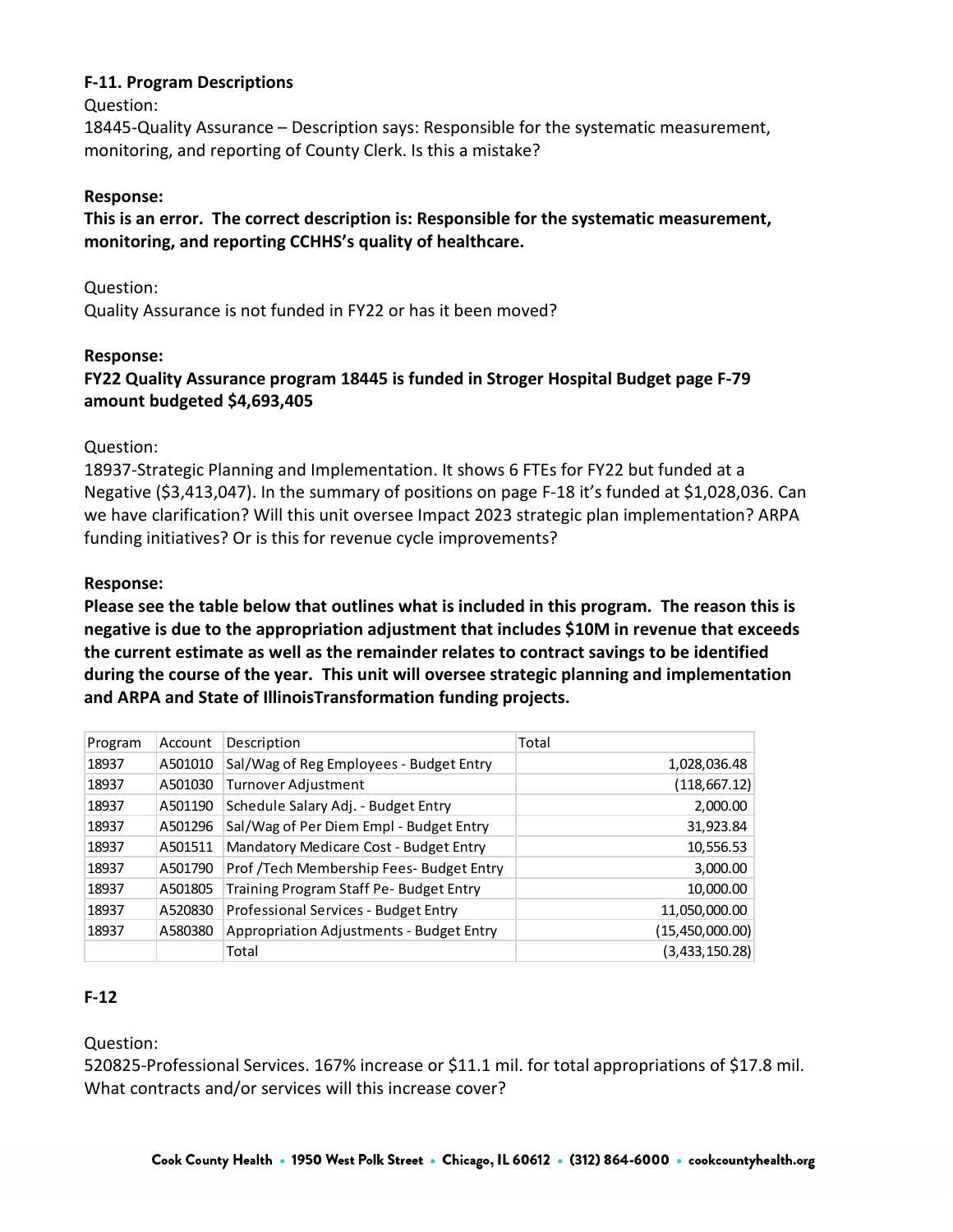**The \$11.1M increase relates to the \$10M investment fund contingent on excess revenue generation and a shift of strategic planning funds from Administration to Strategic Planning and Implementation.**

Question:

521155-Managed Care Claims. New \$800K appropriation for FY22. What managed care contract does will this be for?

### **Response:**

**This is for Blue Cross HMO that had been budgeted in Stroger but was shifted to 4890 to be in the right place. This line items pays for claims and the third party administration for Cook Medical Group, while the revenue is received in managed care revenue.**

### **F-16**

### Question:

7426-Attending Physician VII - Behavioral Health under Health Administration 1 FTE funding at \$207K. Is this a vacant position, why is it under Health Administration rather than an ACHN clinic?

### **Response:**

**This is a filled position who works on research, clinical trials and grant work related to behavorial health rather than providing outpatient clinical services.**

### **F-20**

### Question:

Expansion of Reentry Services to include collaboration with community organizations and other identified health partners. How many are referred to CCH clinics for behavioral health services? How many are referred to partners? Can we get a geographic breakdown of where they are referred to?

### **Response:**

**Currently we are not tracking referrals to external behavioral health partners, but we are in process of developing service area assessments based on admissions to Cook County Jail. A tool was developed with intent of identifying areas of service needs post discharge.**

#### **F-27**

### Question:

Performance Metric. Number of Behavioral Health Referrals. Where are they referred to? Can we get a Geographic breakdown of where they live and where they're referred?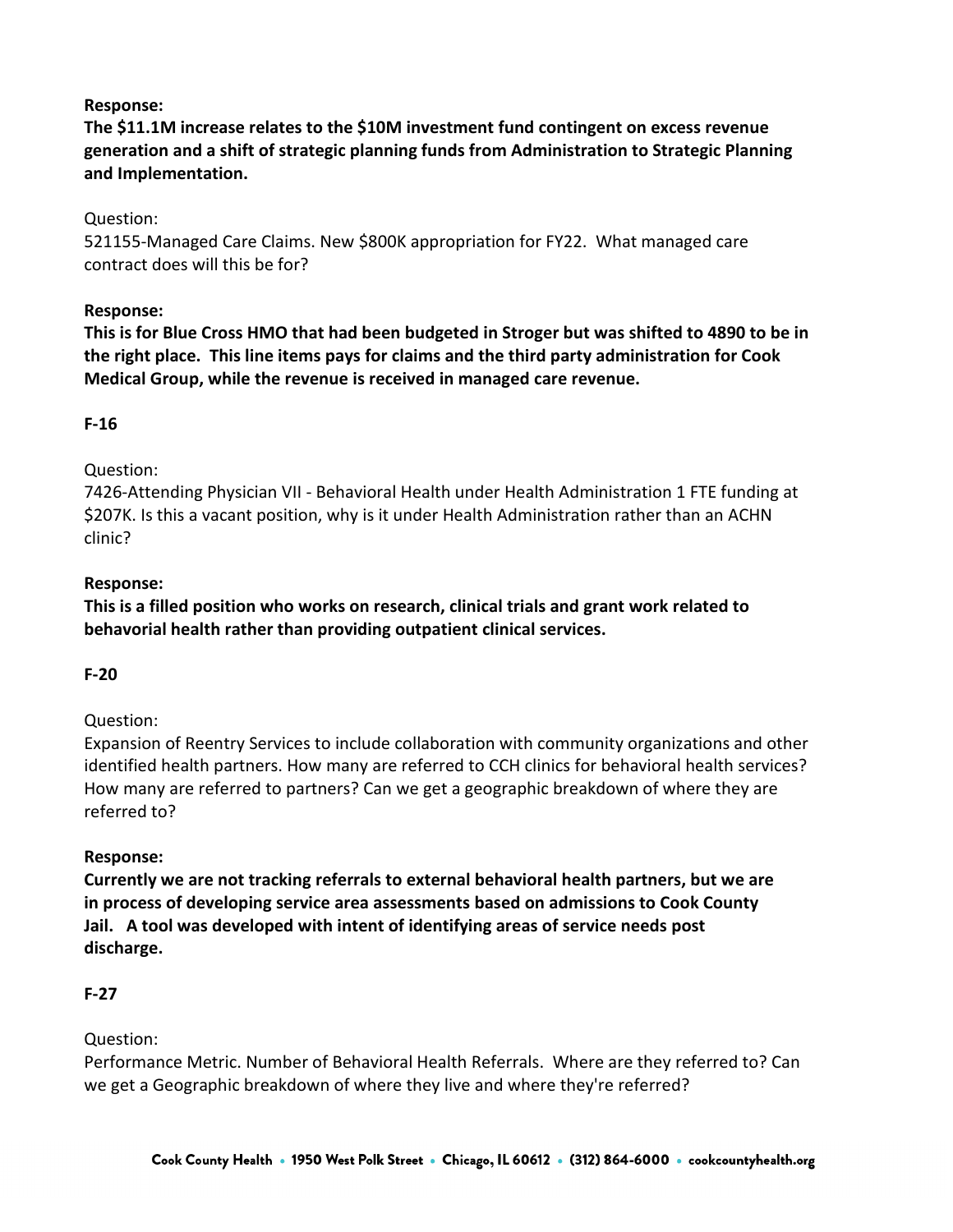**These are not referrals to outside agencies. This category references in-house referrals to mental health services while the residents are at the JTDC. An example would be a resident completing a sick call request to speak to mental health staff. JTDC does refer some residents to outside mental health services upon release, but we do not currently have statistics related to geographic breakdown.**

### **F-29**

Question:

501420-Salaries and Wages of Employees Per Contract. What is the \$202,800 increase for?

### **Response:**

**This is for vacant "consultant physicians" who are part time resources who provide specialty services not needed full time.**

### Question:

530785-Medical, Dental and Laboratory Supplies. \$0 spent over last 2 years. Are these supplies used at the JTDC? What types of medical, dental and lab supplies are purchased from this line item?

### **Response:**

**The type of medical supplies are medical gas, non-capital medical equipment, and various other medical supplies used for clinical procedures. Supplies procured through from direct vendor purchases or inventory transfer from Cermak**.

### **F-32**

### Question:

Converting the Emergency Department to a standby emergency model. Was the ED converted to standby model? Will it go back to normal ED in FY22 with re-establishment of ambulance runs and expected target metric of about 30K ED visits?

#### **Response:**

**While we adjusted staffing in the ED in FY21, we did not actually convert the ED to a standby ED. It has continued to operate as it has with both nurses and physicians staffing the department and providing care to all patients who present to the ED. In fiscal year 2020 we saw 20,802 patients and to date in 2021 we have seen 19,544. We are expecting close to 30,000 visits in FY22.**

#### Question:

Last year the budget book included Patient Satisfaction (Percentage) metric, why isn't included in this year's book?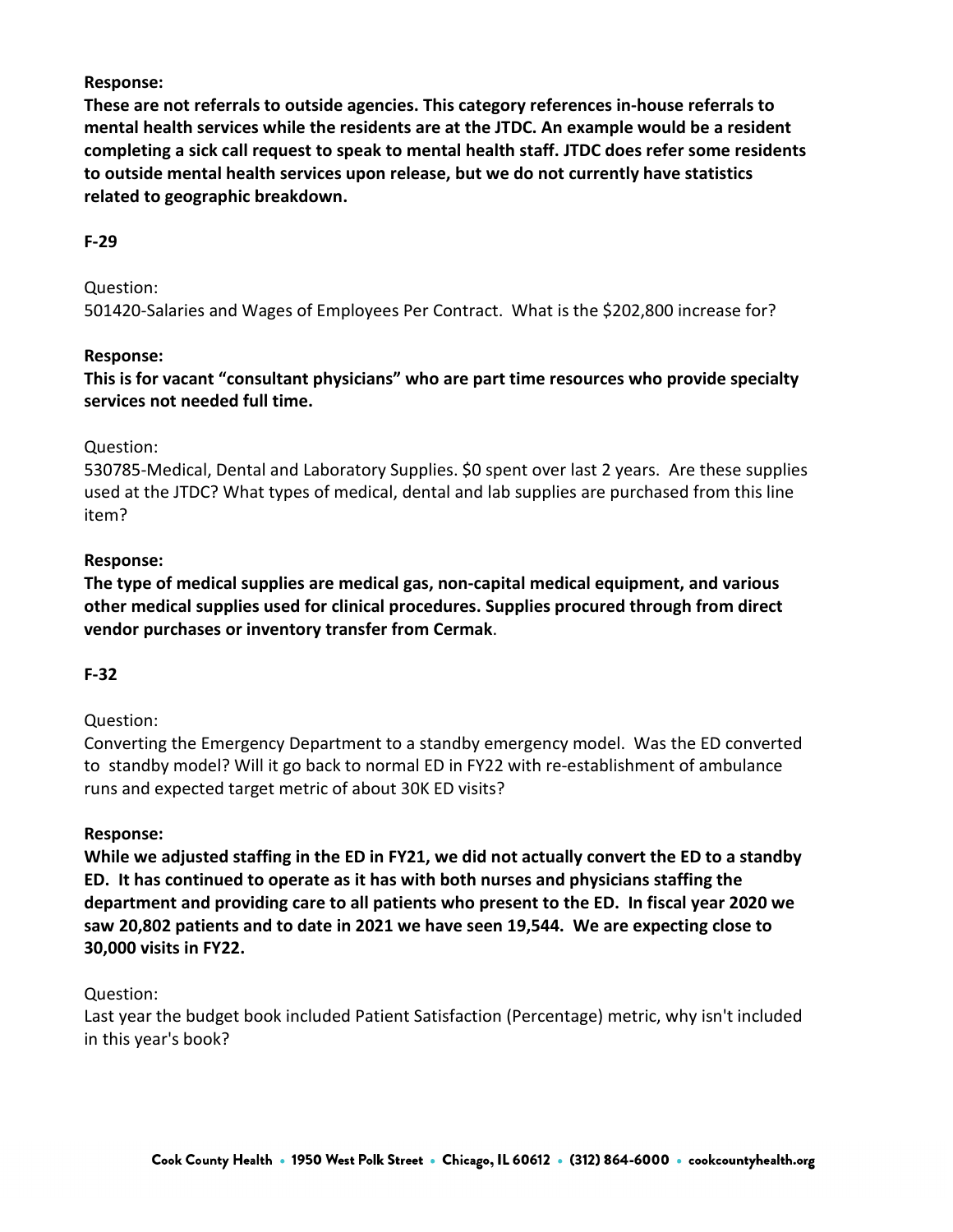**We did not include a patient satisfaction metric last year metrics for Provident. Please refer to page E-29 for last year's metrics we included operating room output, pharmacy program outcome, and zero-based budget metric.** 

### **F-35**

### Question:

501210-Planned Overtime Compensation. YTD expenses are \$2.2 mil. or 30% over budget and FY19 ended 42% over budget. Avg. expenditures over the last years is just under \$2 mil. FY22 request is up 14%, last year it was increased by over 60%. What's driving OT costs?

### **Response:**

**The overtime expenditures are being driven by the decrease in staff and our challenges to hire during the COVID-19 pandemic. Due to the pandemic, however, some of our overtime expenses are reimbursable by FEMA.** 

### Question:

530785-Medical, Dental and Laboratory Supplies. \$3.4 mil, increase or 118% increase for FY22. What will this cover or just normal medical supplies for ICU and ED augmentation?

### **Response:**

**The increase is to cover the expense of supplies necessary for reopening the ICU and expanding ED service to include ambulance runs.** 

F-42

# Question:

ACHN is addressing health disparities in specialty care by building a comprehensive program that includes patient navigation, specialty care patient access, direct scheduling, a telephone triage center, and patient education efforts. This program is designed to support health care access and coordination, promote timely diagnosis and treatment by eliminating barriers to care, assist patients to gain health insurance and remain consistently insured, and addresses cultural and language differences. How does this program support healthcare access in the far south suburbs?

### **Response:**

**All regions of Cook County Health have access to these programs including the South Suburbs. For example, radiology and physical therapy services are available at the Blue Island Health Center as well as the central campus. The telephone triage center is accessible to all regardless of where the clinics are located and all patients who are scheduled for surgery at Stroger or Provident will have access to the navigation program.**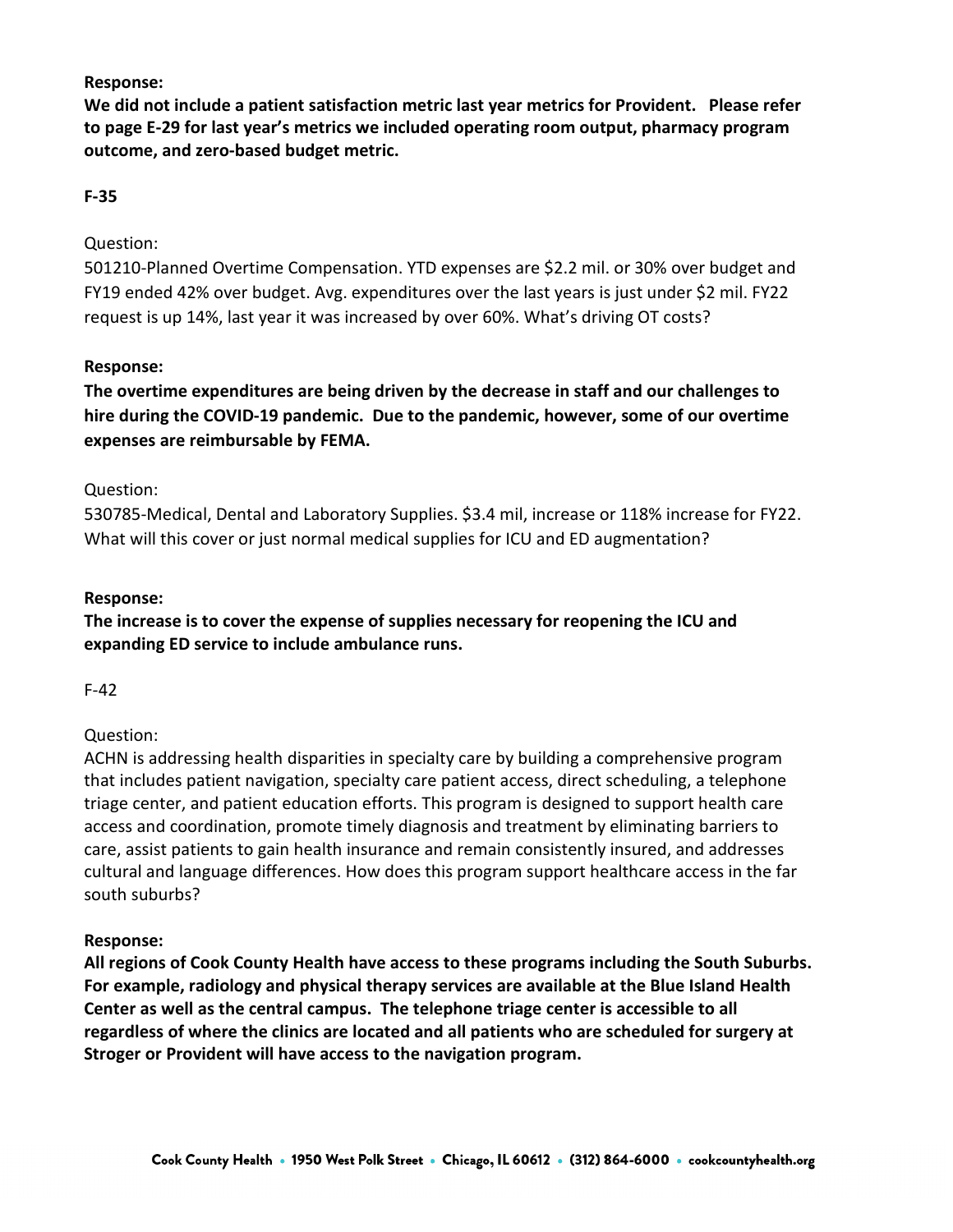Performance metrics: Why is North Riverside Health Center cost per visit the only clinic listed?

# **Response:**

**North Riverside was included to highlight their metrics, because they were a new clinic.**

# **F-45.**

Question:

501210-Planned Overtime Compensation. 150% increase in OT appropriation for FY22. What is causing this \$880K increase?

### **Response:**

**The increase is due to the shift of Ambulatory Clinics from Stroger and Provident Hospitals to consolidate all outpatient activity under the same leadership.**

# **F-61**

Question: Will the additional grant funded FTEs be permanent?

### **Response:**

**Making grant funded positions permanent will depend on available funding. The County has indicated a commitment to increasing the support of the tax allocation by \$10M each year going forward. As this allocation supports the public and correctional health, it is the intention of CCH to invest these additional funds into these two areas going forward.** 

Question:

Priority initiatives include implementation of suburban Cook County's Community Health Improvement Plan. Can we get an overview of the plan?

# **Response:**

**The plan has just been submitted to the Health Systems Board and will be submitted to the Cook County Board for review to be discussed at the December CC Board meeting.**

# **F-67**

# Question:

CountyCare will further implement cost savings and cost-control strategies measures aimed at member costs as well as increasing medical and pharmacy utilization at CCH. CountyCare will also develop a high utilization reduction plan; continue to increase domestic spend through targeted initiatives as well as expand to new lines of business to serve members as they age out of Medicaid. What is the expected year-end percent of domestic vs. foreign claims for CountyCare? How will CCH increase domestic spend? What is the industry standard for other MCO's?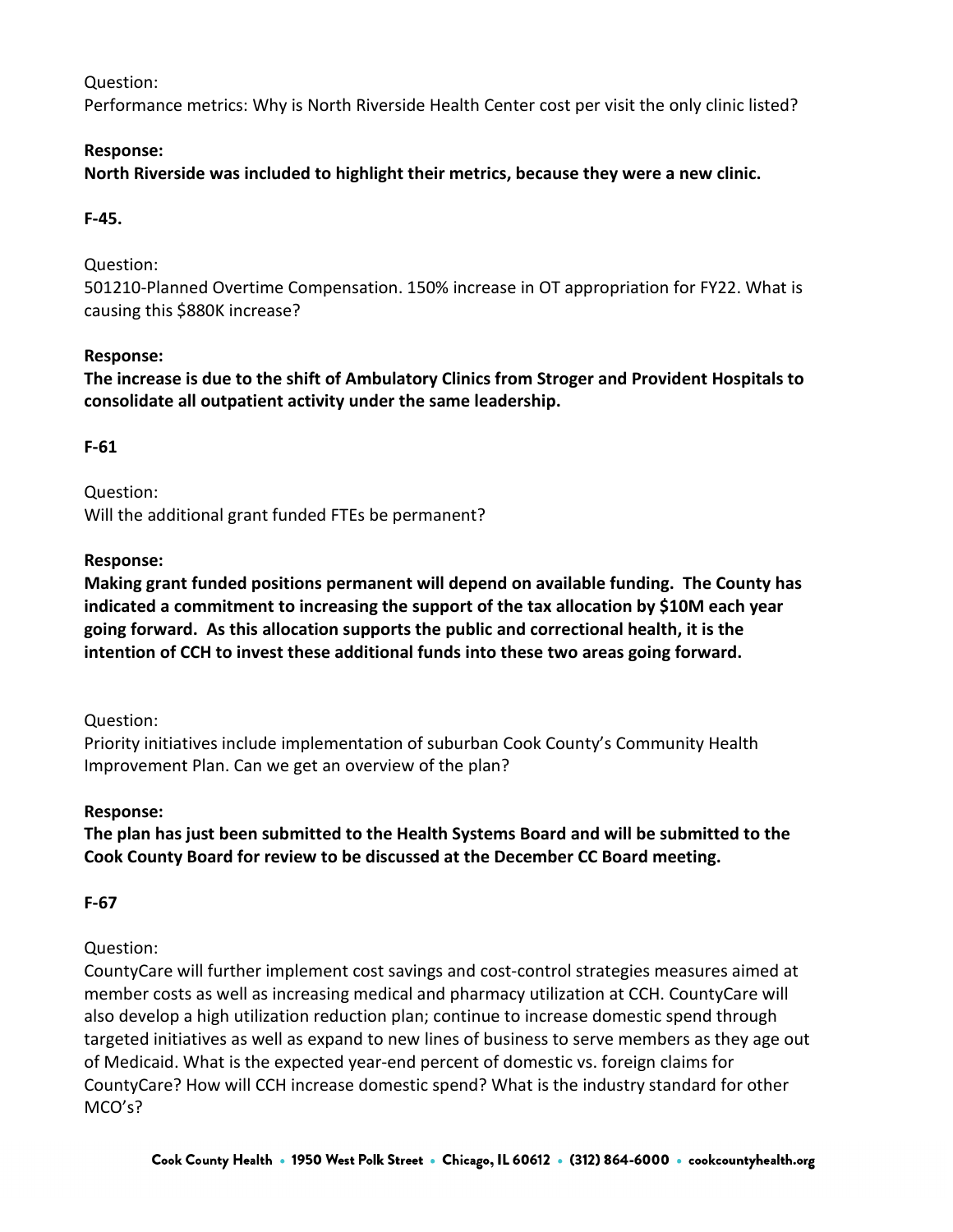**CountyCare expects FY21 year-end domestic spend to be approximately 10% and foreign claims to be 90%. Recent membership growth has also proportionally grown the number of members empaneled to CCH Primary Care Physicians, which then drives higher use of specialty and inpatient services. CCH will continue to increase the number of lives assigned to CCH primary care providers and fully booking each provider's existing panel. CCH has seen an increasing amount of domestic spend this year (\$236M compared to \$224M in FY20) and is exceeding the current year budget (\$236M to \$211M). Standards for domestic spend with provider-sponsored health plans vary widely, depending on geography of membership vs health care facilities, services offered by the provider, and regulations on network adequacy required by the State. As a result, CCH has been focused on year-over-year improvements in the total dollars of utilization at Cook County Health.**

### Question:

Metrics. Percentage of claims paid in less than 30 days. What is industry standard, 90%, which is listed target? What is the plan to improve on this metric?

### **Response:**

**The industry standard is to pay 90% of claims within 30 days. CountyCare has made a number of internal process improvements, worked with the State for more timely payments, as well as worked with the County to accelerate the payment processing. As a result, the current payment timeframe averages approximately 30-45 days. We expect this number to continue to improve an to be in alignment with industry standard in FY 2022.**

#### **F-68**

### Question:

Can we get overview of revamping of programs? They are all put into CountyCare and not really a descriptive program now.

#### **Response:**

**See below for detail on each program.**

**11685 Claims and Capitated Services: Responsible for claims reimbursement to providers and care coordination services for CountyCare members.**

**35790 CountyCare: Responsible for administrative functions of the CountyCare Health Plan. Includes departmental operations and third-party administration.**

**18967 Medicare Plan Services: Responsible for managing the operations of the MoreCare Health Plan including provider claims reimbursements and administrative functions**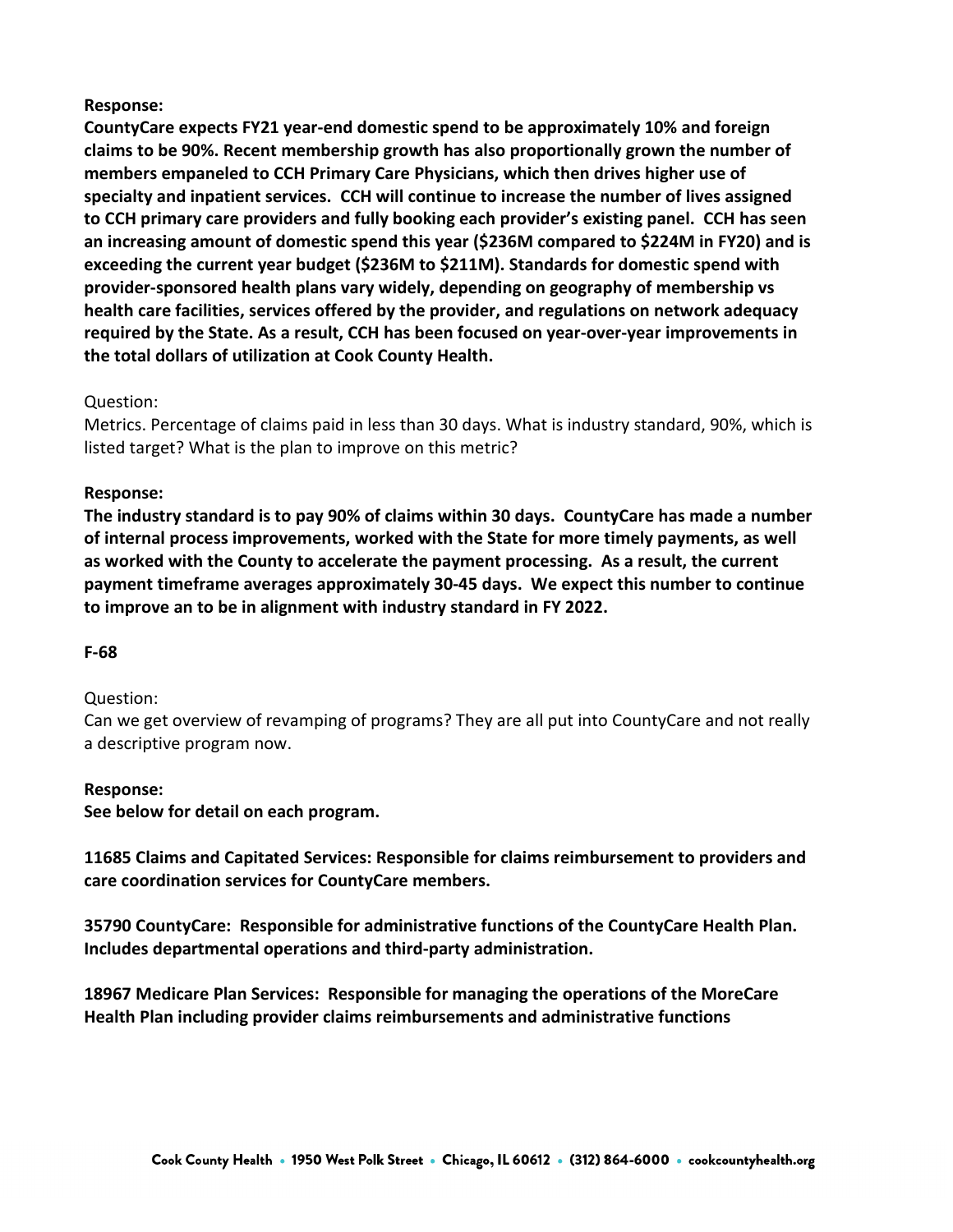The operating budget increased by \$78.8M (8%) due to investments in clinical staff to replace agency hires, medical equipment, and medical supplies. Page F-83 shows a \$39.4 million or 5% increase in operating funds. Can this be clarified?

# **Response:**

**On page F-75 increased by \$78.8M (8%) pulled from last year's information rather than the current year information. The Operating budget increased by \$40M (4%) due to investments in clinical staff to replace agency hires, medical equipment, and medical supplies.**

### **F-82**

### Question:

520825. Professional Services. FY21 request was \$21.7 mil. a \$11.1 mil. or 105% increase. FY22 request is slightly lower. Expenses as of Aug. 31st, 2021, are \$11.2 mil. 5 yr. avg. is \$7.2 mil. Why is this line item funded at this level?

### **Response:**

**The shift of the professional contract moved to purchased services in ACHN based on the organizational restructuring of all outpatient activity under one umbrella.**

**I. Request ID #4020-11 Commissioner Anaya provided a list of questions.**

# **Cermak Health Services**

### Question:

The Cermak Health Services budget breakdown on page F-21 for budget line 17170 Patient Care Services shows a proposed reduction of FTE positions from 380.0 to 361.0 and an increase of fund allocation from \$36,340,019 to 36,558,676. Why is it that for FY'2022 with less positions, there is an increase of funding while in FY'2021 the number of positions were higher, and the funding requested lower?

### **Response:**

**While the total number of positions declined, Cermak has over 150 current vacancies that they are working to fill to support the operations at the jail. The increase in funding relates to increased costs of pharmaceuticals for detainees at the jail.**

### F-75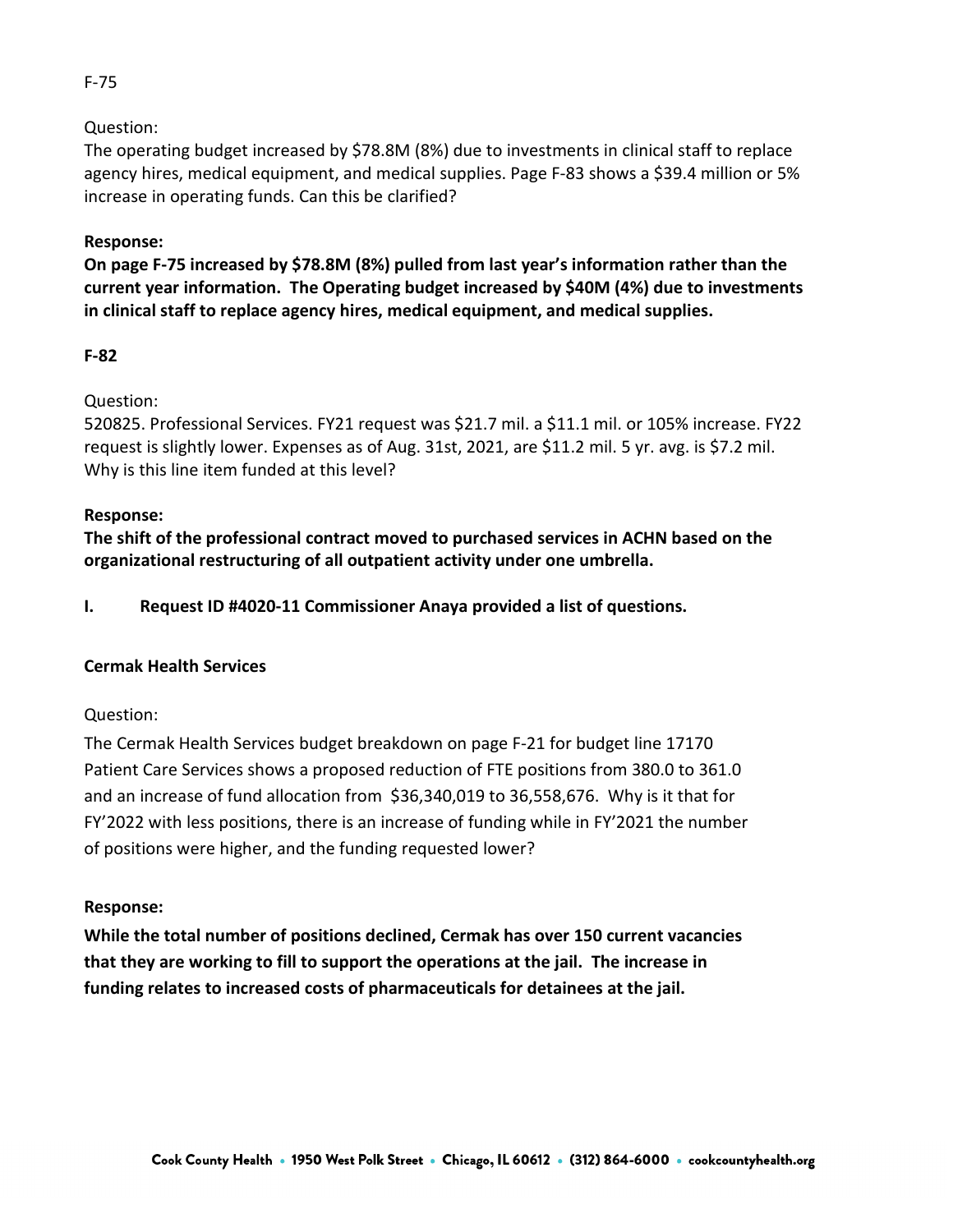### **Ambulatory & Community Health Network**

### Question:

Under the Ambulatory & Community Health Network budget on page F-43, budget line 18960 Patient Financial Services lists 4.0 FTE positions. Out of the 4.0 FTE positions, how many are bilingual?

### **Response:**

### **These specific budgeted FTE positions are not bilingual positions, but they have access to other financial counselors who are bilingual.**

### Question:

On page F-46 it shows budget line 10970 Breast & Cervical Screening Clinic with 2.0 FTE positions (Clerk V and Physician Assistance I). How many patients are served per year by the Breast & Cervical Screening Clinic?

#### **Response: Approximately 528**

Question: Are there any additional FTE positions within the clinic?

### **Response:**

### **Yes, there is additional support of a .25 Physician.**

Question: Out of the two positions available, are the staff bilingual?

### **Yes, everyone is bilinigual.**

Question:

On page F-48 it demonstrates budget line 6231 Interpreter with 1.0 FTE position.How are interpreter positions verified and or requested per department's needs?

#### **Response:**

**Once a patient's unique need is identified that specific language service is requested through the interpreter service device.** 

Question:

On page F-48 for Patient Financial Services it shows budget line 6527 Pre-Registration Specialist with 1.0 FTE position. Can you share a description of this position?

#### **Response: See attached job description.**

### Question:

Does their responsibility include registering individuals for CareLink? If that is the case, is this individual bilingual?

#### **Response:**

**This role is responsible for identifying coverage and updating to patient's registration information to the fullest. If CareLink coverage is an option, the pre-registration specialist will**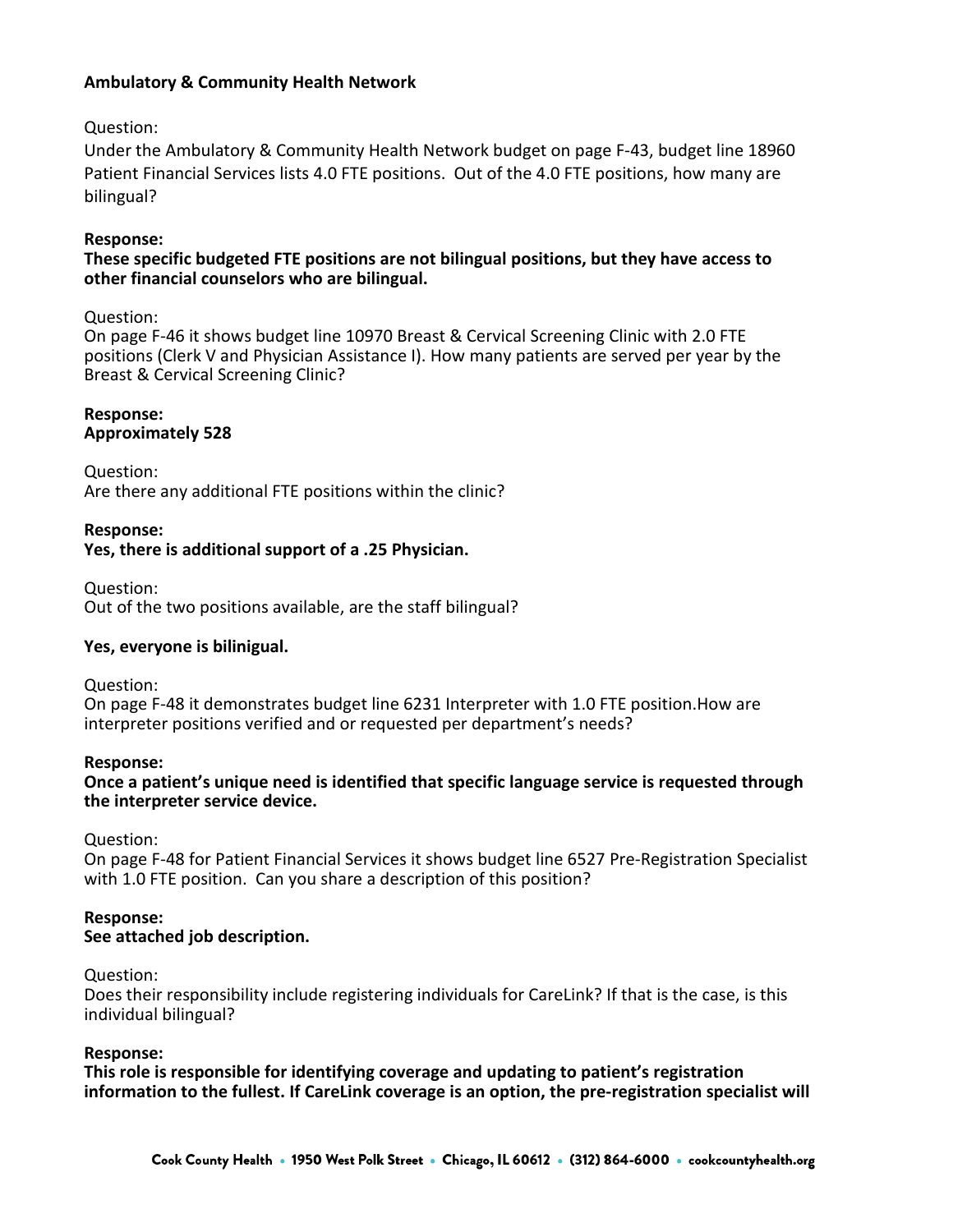#### **notify the financial counseling department to connect with the patient for additional prescreening. The financial counseling department has staff who is bilingual.**

### Question:

On page F-50, budget line 7154 Director of Carelink lists 1.0 FTE position. Where are the other Carelink FTE positions?

#### **Response:**

### **The Financial Counseling positions that support enrollment in CareLink are located in the Stroger, Provident, and ACHN budgets.**

#### Question:

How many clinics aside from Stroger Hospital assist with CareLink applications?

### **Response:**

**Every clinic that has a financial counselor who can support these applications.**

Question: And how many are bilingual positions?

#### **Response:**

**There are 24 Budgeted bilingual positions in the budget in financial counseling.**

### **Department of Public Health**

### **Question:**

The Public Health budget breakdown on page F-65 lists budget line 8985 Senior Medical Officer with 1.0 FTE position. Is this a new position? Can you provide a role description for this position?

### **Response:**

**This is a place holder position that was designated as a senior medical officer. CCDPH plans on reclassifying it to a physician position that is currently paid for by a COVID-19 related grant.**

### **Health Plan Services**

### **Question:**

Under the Health Plan Services' Performance Metrics on page F-67 it shows percentage of claims paid in less than 30 days with the target for FY2022 at 90% while the FY2021 projection is 49%.What is the plan to accomplish the target of 90% given the large difference between the FY2021 projection of 49%?

### **Response:**

**The industry standard is to pay 90% of claims within 30 days. CountyCare has made a number of internal process improvements, worked with the State for more timely payments, and has worked with the County to accelerate the payment processing. As a result, the current payment timeframe averages approximately 30-45 days. We expect this number to continue to improve an to be in alignment with industry standard by FY 2022.**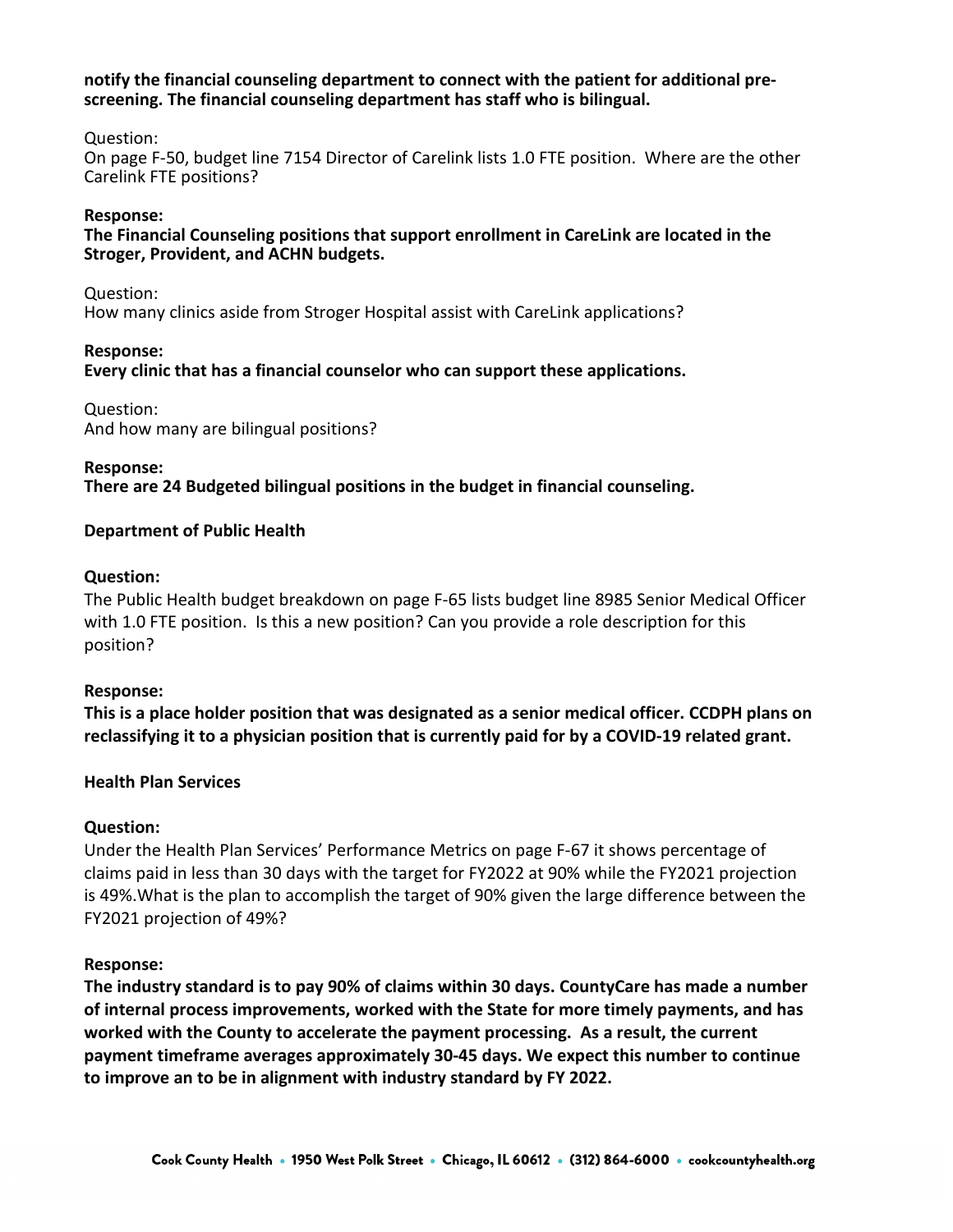On page F-69 account 501210 Planned Overtime Compensation lists an increase by \$450,000. In FY2021 the allocation was \$50,000 and the request for FY2022 is \$500,000. Why is there a large increase for this budget line?

### **Response:**

**The CountyCare overtime budget increased to account for the increase in additional clinical care management staff that are union positions and eligible for overtime pay. In prior years, the clinical staff were budgeted under Stroger hospital along with the associated overtime costs.**

### Question:

The CountyCare breakdown on page F-70 lists a decrease of 14.0 FTE positions for budget line 6810 Community Health Worker.Why are the FTE positions decreasing from 20.0 to 6.0? How will the decrease of FTE positions impact the community work?

### **Response:**

**Community Health Workers provide care coordination service to CountyCare members. Positions across various care coordination roles were re-allocated (community health workers, social workers, care managers, etc) to better reflect the needs of the current membership. We expect these changes to improve services to CountyCare members. In addition, CountyCare is budgeting for a dedicated team of Community Outreach staff which will work with community-based organizations, attend community events, and work with community stakeholders. This represents a new investment into community outreach, and is separate from the changes above related to clinical work of the community health worker roles.**

### Question:

Is CCH planning to outsource these positions or move them to another budget line?

### **Response:**

**No. Community Health Workers provide care coordination service to CountyCare members. Positions across various care coordination roles were re-allocated (community health workers, social workers, care managers, etc) to better reflect the needs of the current membership. We expect these changes to improve services to CountyCare members.**

### Question:

The CountyCare breakdown on page F-70 lists the elimination of all 3.0 FTE positions under 6818 Billing Patient Care Navigator. Why were these positions eliminated?

### **Response:**

**These positions were vacant and re-classed to other care coordination roles specific to the health plan. The health plan does not utilize Patient Billing Navigators as these roles do not relate to health plan operations.**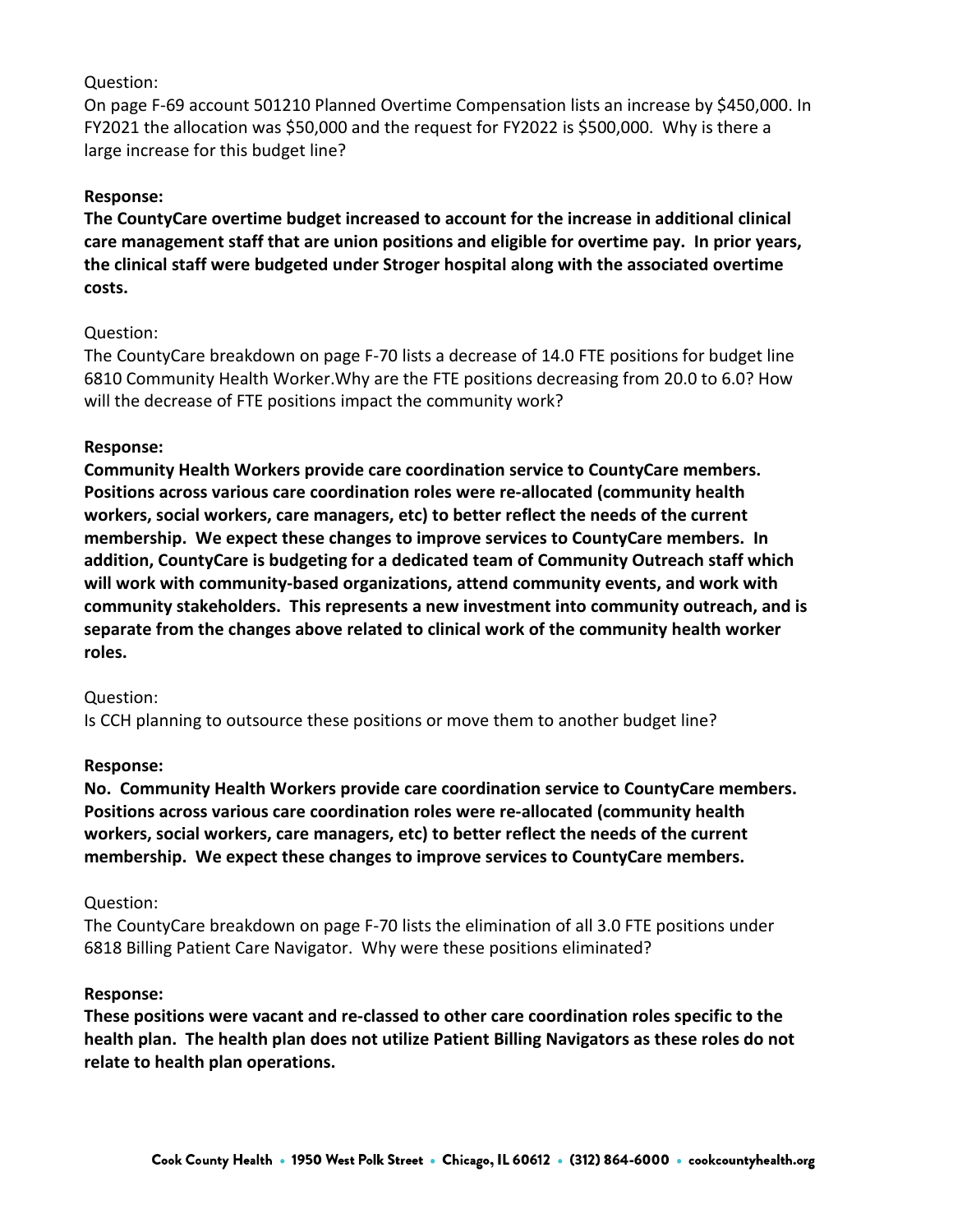### **John H. Stroger, Jr. Hospital**

Under the John H. Stroger Hospital budget breakdown there are several budget lines that show an increase of FTE nurse positions. For example, on page F-76 budget line 10355 Emergency Services Nursing has an increase of FTE positions from 1520.0 to 177.0.

### Question:

Given the current nursing shortage, what is the hiring plan for these positions?

### **Response:**

**Nursing Fairs and additional investment in recruiting. CCH has hosted two successful nursing hiring fairs already.**

### Question:

How many nurse vacancies does CCH currently have?

### **Response:**

**Stroger currently has 173 vacant positions for nurses in FY21**.

### Question:

On page F-76 budget line 11165 Call Center, the FTE positions were reduced from 42 to 40.Will the reduction of FTE positions impact the call wait time or service quality?

### Response:

# **No, the 6489-Call Center Cust Service Rep was reclassified to 6641-Patient Access Quality Mangement Coord and transferred to the Admission Department in Stroger Hospital to counsel and navigate patients' emergent and elective healthcare needs.**

### Question:

On page F-78 budget line 16325 Network Diabetes/Endocrinology Program, the FTE positions were reduced from 25 to 1. Why were these FTE positions eliminated? Were the FTE positions moved to another account?

### **Response:**

**They were part of the shift of Ambulatory Clinics from Stroger Hospital to consolidate all outpatient activity under the same leadership (Page F- 43)**

### **Question:**

On page F-78 it shows the FTE position for 18929 Neurology Clinic as eliminated.Why was this position eliminated? Is the Neurology Clinic moving to another location?

### **Response:**

**This position was not eliminated. Part of the shift of Ambulatory Clinics from Stroger Hospital to consolidate all outpatient activity under the same leadership (Page F-44)**

### **I. Request ID #4020-12 Commissioner Stanley Moore**